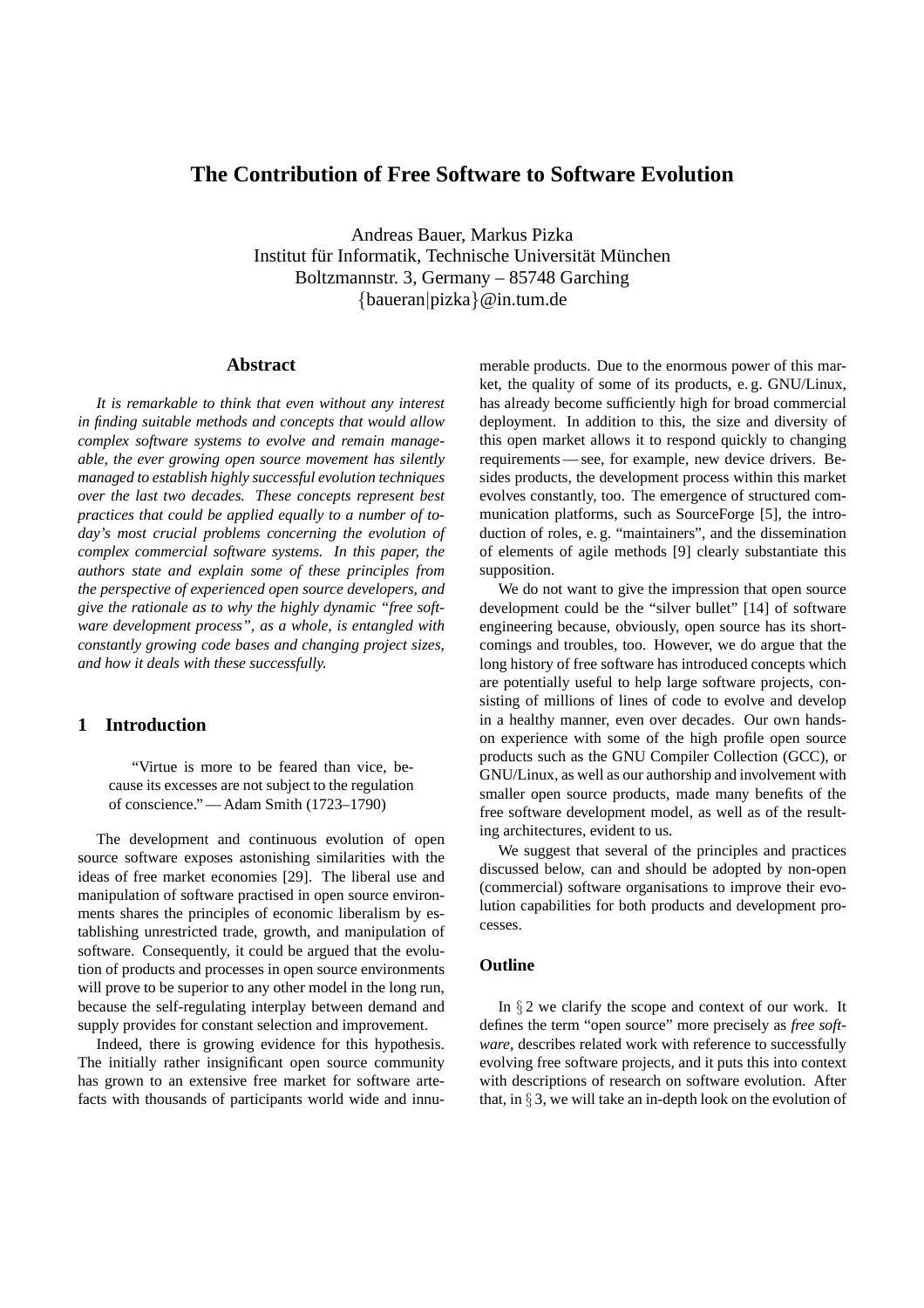the process in free software environments before we focus on the corresponding evolution of the technical architecture in  $\S 4$ . In  $\S 5$  we conclude the paper by summarising the major results of our study, and by discussing their transferability to non-free, i. e. commercial, software systems.

## **2 Open source and free software**

When we refer to open source software in this paper, we do not restrict ourselves to the "Open-Source" movement which was largely sparked by the GNU/Linux project [3]. We rather talk about free software in general and discuss software with open sources that are older than GNU/Linux and not, in particular, free as in "free speech", but rather free as in "free beer". The main difference being that, free speech is primarily regarded as a fundamental human right, while free beer is merely enjoyable, because it does not cost anything.

According to the Free Software Foundation's (FSF) GNU General Public License [15] — the license of the GNU/Linux project — source code may be modified and used by a third party as long as these program changes remain just as free and open and the original copyright notices are not altered. The FSF believes that this is the best way to accomplish the people's right to see and also alter a program's source code. The BSD-style licenses [36] on the other hand, are much more liberal and basically allow a third party to do whatever it pleases with the sources — even distribute modifications as "closed source".

The remainder of this paper is concerned with describing the authors' experiences with *free* software in general, rather than a particular occurrence of it.

#### **2.1 Myths and clichees ´**

It is a common misconception to think of "open source" as a purely chaotic process which results in a — more or less — usable software product, created by spare time hackers who do not share the same maintainability concerns as their "professional" or academic counterparts. Unfortunately, the title of Eric Raymond's seminal paper "The Cathedral and the Bazaar" [27] can be misunderstood as supporting the chaos clichée.

Of course, this is far from being true. As we will show below, free software development is often very well organised, with structured processes and well defined roles. Consequently, there is a large number of free software products which are considered to be at least equal in quality to their commercial counterparts and are, therefore, supporting our thesis.

Unfortunately though, the free software movement largely ignores the results and trends of academia (not only) in the field of evolution research and the other side ignores the circumstances under which their favourite text editors, compilers, or operating systems were brought to life. Again, we aim to narrow this gap between the achievements of free and "professional" software engineers in academia and industry alike.

### **2.2 Reality**

To name just a few of the successful free software systems we would like to point out, in particular, the BSDbased operating systems FreeBSD, NetBSD, OpenBSD, and Darwin [2, 6], which originate from ideas and code created mostly in the 1980s. Thanks to the high quality of the products and the "free beer" philosophy of the BSD license (i. e. it simply does not cost anything), major vendors like Apple even based their commercial operating system on an open source kernel named after Charles Darwin, who gave birth to the theory of evolution [13, 19].

Even "free speech" projects like GCC [32], or GNU/Linux are driven in large parts by the financial involvement of major companies (e. g. IBM, Red Hat) who assign skilled developers and other monetary resources to software products where everyone can read and modify the source code [17]. The outcome, of course, must be a maintainable product in one way or another, because maintainability is a major reason why "dinosaur" projects like GCC, \*BSD, Emacs, GNU/Linux, etc. still play an important role today, each in their individual fields.

Obviously, the open source movement has developed its own concepts and techniques that help big projects evolve successfully over time as well as under constantly changing requirements. Although many of the free software products are not interesting anymore in terms of technical innovation, they are all but irrelevant today. Hence, part of the evident success of (say) an operating system like GNU/Linux must be related to the way this software adopts to a changing technical reality community, as well as with increasing numbers of contributors to the project (see  $\S 3.1, 3.2$ ).

#### **2.3 Related work on evolution**

Due to the large gap between commercial software development, academic research, and the practices of the free software community it comes as no surprise that there is still little research directly targeted at the evolution of free software besides [23], [20], [33], and [16]. On the other hand, an extensive variety of evolution concepts and techniques, such as configuration management (e. g. CVS), regression testing [28], refactoring [25], source code analysis, code generators, and separation of concerns — to name only a few — play an important role in the free software world, too. We deliberately abstain from enumerating this extensive list, but it should become obvious that the evolution of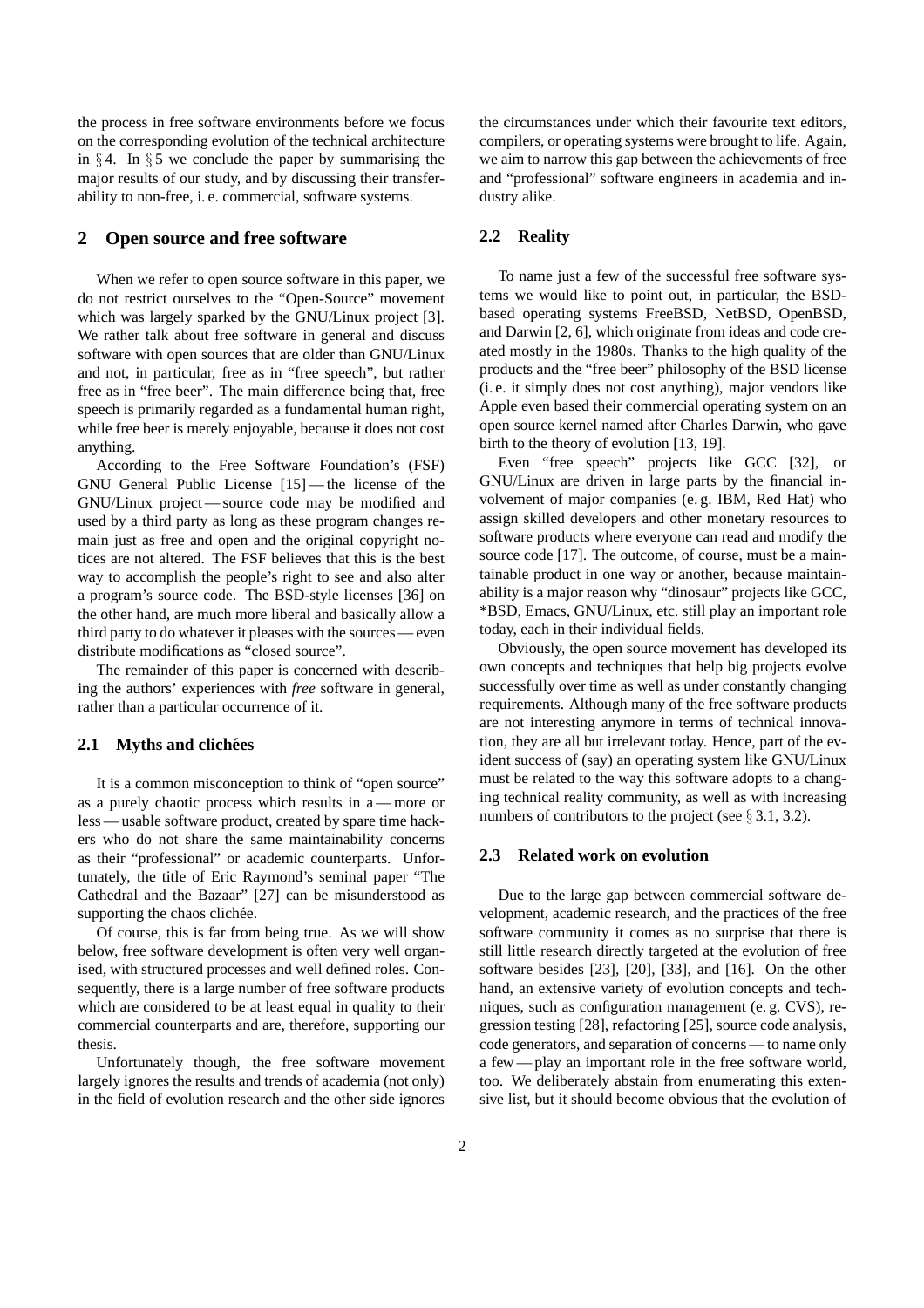free software as it is described below has links to various concrete evolution techniques. However, in this work, our interest is focused on the *principles* of the evolution of free software, independent of certain techniques.

Lehman's well known eight laws of software evolution (from [21] to [22]) address the fundamental concepts underlying the dynamics of software evolution. As we will see, free software complies exceptionally well with Lehman's laws, although both the laws and the free software development process emerged independently: free software is continuously changed (law I), complexity increases noticeably (law II), and the self-regulation of the evolution process is obvious (law III). Our observations described in the following also strongly support laws IV to VIII. On the contrary, the substantial compliance of free software development with Lehman's laws is one way of explaining the success of open source software development.

## **3 Evolution of the development process**

Unlike a lot of closed source software projects, free software tends to start out with hardly any administrative overhead. Early project phases to structure and coordinate the following development process, such as proper requirements engineering, usually play no significant role at all. However, it should be obvious that, as the project size grows, the administrative efforts can not remain constant. There are many prominent examples that second this conclusion [20, 23, 12].

In fact, the free software development process is highly dynamic, scaling with the underlying architecture as well as with the number and skills of people involved in a project. However, there is not *the* single free software development process per-se, but an evolution which is firmly entangled with the complexity of the resulting product itself.

#### **3.1 Inevitable technical changes**

Some of the dynamics in the free software development process are due to technical changes, rather than developers' decisions. For example, the widely used compiler suite GCC was originally created in the mid 1980s to be a fast and practical C compiler for 32-bit platforms that address 8-bit bytes and have several general purpose registers [31]. Nowadays, GCC supports more than 200 different platforms and bit ranges [26], as well as many more programming languages and its core consists of over 900,000 lines of code. And, while the GCC project has started out with simple email transfers between core developers (later, via Usenet as well), its current development process works fundamentally different today. The project has, obviously, not only changed its original aims, but also the number and types of people who contribute and even the way they contribute to the constantly evolving product. The accompanying manual for GCC 3.2.2 [32] states the names of 302 different contributors which, of course, is a strong contrast to 1984 when Richard Stallman himself created the first versions of a — back then — rather simple system compiler for potential GNU platforms.

These drastic changes were possible, mainly because of the technical conditions that have improved vastly since the creation of GCC, especially due to the expansion of the Internet and all the new transfer protocols that were spawned during that process, e. g. Hypertext Transfer Protocol (http). In particular, the GCC project of today benefits strongly from the following technical advances:

- automated mailing list management with access to searchable archives and web interfaces to coordinate and review the efforts of a world wide distributed network of developers,
- (public) CVS servers with web interfaces which keep track of different versions as well as of independent developments within the project
- a huge number of (http and ftp) mirror sites which increase the availability of the relevant data world wide,
- the introduction of and interest in new languages (e.g. Java, Haskell) and hardware platforms (e. g. ia-64 architecture),
- a modern and automated bug tracking system which is accessible via the world wide web,
- "compile farms" offering central access to multiple platforms at once, and usually sponsored by industry firms with substantial interest in open source products,
- a growing number of external projects which are built on top of GCC, but manage their own progress independently (e. g. Glasgow Haskell Compiler (GHC), Realtime Java implementation, Mercury compiler),

This is also the case for other big open source projects, because most of them evolve by deploying the same tools (CVS, RCS, BugZilla, etc.) and under similar circumstances or technical conditions. Further examples are \*BSD, Mozilla, and the Linux operating system kernel. If we compare the rise in numbers of contributors of, e. g. FreeBSD to GCC we see similarities between the two projects: in 1995 when FreeBSD 2.0 was released it had 55 contributors (i. e. people with write access to the code repository); by the end of 2002, a total of 319 people were allowed to commit their changes to the code base [20].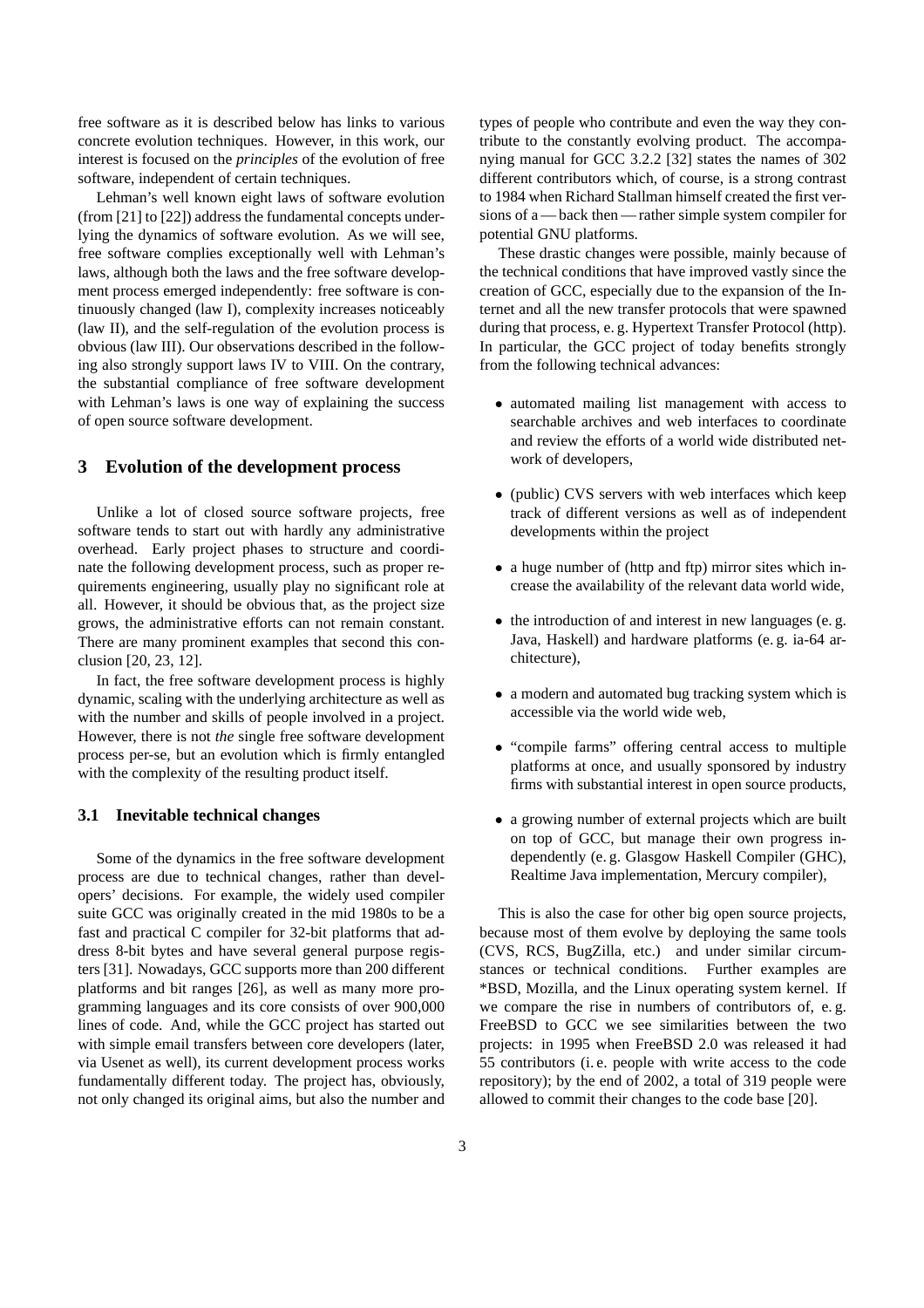#### **3.2 Change of organisation**

The real challenge in establishing and maintaining a successful development process for a free software product is to introduce technical changes according to the accompanying social changes when a project surpasses a "critical size". "The critical size" does not only depend on lines of code but also on program modules, number of contributors and, basically, any other metric that allows us to draw conclusions about the complexity of a software product.

**Table 1. The size of open source products\***

| Lines of code | Project                | Age         |
|---------------|------------------------|-------------|
| 2,437,470     | Linux kernel 2.4.2     | 1991        |
| 2,065,224     | Mozilla                | 1998        |
| 1,837,608     | XFree864.0.3           | 1987        |
| 984,076       | GCC 2.96-20000731      | 1984        |
| 967,263       | GDB / DejaGnu-20010316 | mid. 1980s  |
| 690,983       | Binutils 2.10.91.0.2   | mid. 1980s  |
| 646,692       | glibc $2.2.2$          | early 1990s |
| 627,626       | Emacs 20.7             | 1984        |

\*Source: David A. Wheeler's More Than <sup>a</sup> Gigabuck: Estimating GNU/Linux's Size [38].

The nowadays prospering free software projects have all surpassed this critical size at least once, usually in lines of code and often in the number of contributors as well. As can be seen in Table 1, Linux version 2.4 consists of more than 2,400,000 lines of code and, in addition, its current ChangeLog files suggest at least an equal amount of active developers as (say) are involved in FreeBSD.

These numbers hint to the fact that the management tasks in successful free software projects can not be solved by a single person (e. g. the original author of a project) alone. Once a critical size has been reached an executive board emerges one way or another and the board coordinates and controls the further evolution of the product. Consequently, a mature project like GCC is not driven forward by Richard Stallman anymore, but by a steering committee that consists of 12 professional software developers, partly paid by software vendors (e. g. Red Hat, IBM, Apple) to focus on the development of the free compiler suite (see Table 2). While the members are all experts in their fields, it is not expected from any single member to keep a full understanding of the entire 900,000 lines unity as such.

As can be seen in Table 2, free software products seem to cope well with an executive board of 10–20 members. Obviously, this is large enough to manage a complex project, but small enough to ensure development does not cease due to internal debates and politics. Interestingly enough, the listed projects are roughly equivalent in size and age, but

**Table 2. Executive boards in free software projects**

| Project    | Board name                   | <b>Members</b> |
|------------|------------------------------|----------------|
| FreeBSD    | Core                         | 15             |
| GCC        | <b>Steering Committee</b>    | 12             |
| Debian     | Leader & Technical Committee | 8              |
| Mozilla    | Project Managers ("Drivers") | 13             |
| <b>KDE</b> | Core Group                   | 20             |

hardly connected to each other and still find 10–20 core members a comfortable size to make the "right" decisions about a project.

It should be pointed out that this strategy also perfectly suits the results of extensive studies of the success and failure of commercial software projects, such as the well known CHAOS reports of the Standish Group [35, 34]. These studies show a project's tendency to fail, the larger it gets. Hence, it is highly recommended to keep a project considerably small, or it is very likely to fail. This is why agile methods, such as XP, deliberately refuse to carry out "huge" projects in a single step. Unfortunately, the dissemination of this fundamental lesson into commercial environments seems to be very slow. In contrast to this, selfregulation due to competition and selection within free software projects provides for a suitable size of the project. The project gets split continuously into smaller subsets as needed, with new maintainance tasks assigned to core team members according to their skill, experience, and current project responsibilities. In effect, the entire organisation scales effectively with the overall size of the product.

However, the way an executive board is nominated differs between the various free software projects. While Debian, for example, uses democratic elections, the KDE team is solely merit based. Anyone can become a member of the KDE core group, but the particular applicant must have distinguished him/herself through outstanding contributions and dedication in the KDE project over a considerable period of time. Albeit, KDE and Debian both make sure that the most suited and skilled people are in charge, rather than the "loudest", oldest, youngest, etc. as it often happens in commercial environments. This, in itself, is an evolutionary process that puts forth skill rather than pure authority.

#### **3.3 Change management**

Despite the similarities between the various "big" free software projects, there are many different approaches to handling change management. These are, however, converging more and more due to the deployment of similar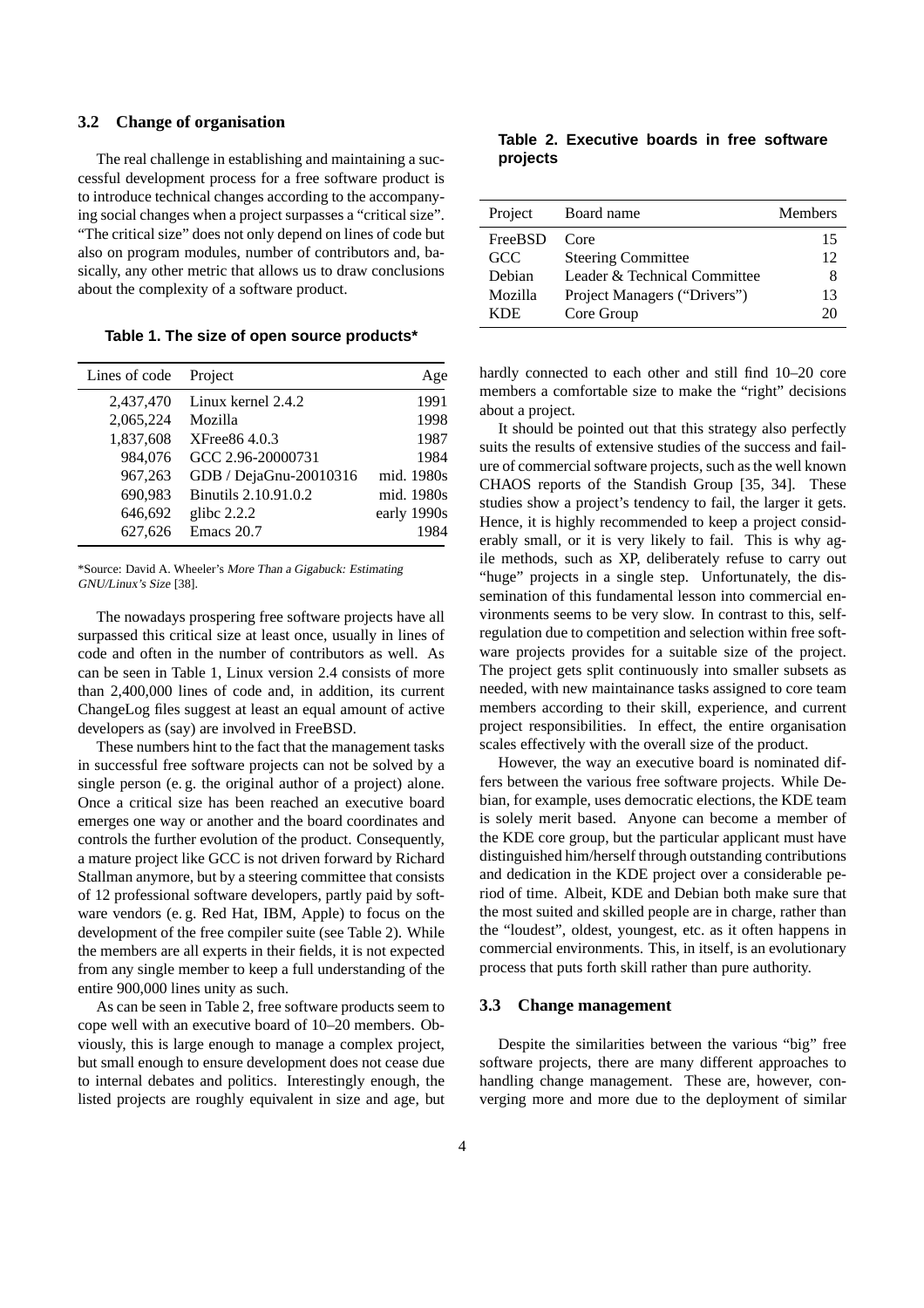utilities (CVS, RCS, BitKeeper, patch/diff, etc.) that are automatising the, in parts, very complex tasks involved.

As Kumiyo Nakakoji et al. [23] have observed, the various approaches in open source change management seem to be equally successful as there are prominent examples for the individual techniques. In their paper, different histories of change management are called "Evolutionary Patterns" which distinguish themselves mainly by the way patches are tested, reviewed, and merged into a project.

Linus Torvalds and Alan Cox, for example, two driving forces within Linux kernel development, have raised concerns in several interviews about using public CVS servers to handle change management even though, internally, many important Linux modules are concurrently version controlled [30]. GCC and \*BSD, on the other hand seem to be comfortable with the facilities and possibilities provided by a public CVS server, despite occasional "commit wars" [20]. We talk about a commit war when people working on the same parts of code keep overwriting each others changes. This can not happen with the main Linux kernel, because Linus Torvalds as the project's leader, decides personally which patches should be adopted and which should rather be dropped or picked up by other maintainers for their individual trees.

In terms of change management, open source projects seem to be doing the same things that can be found in closed source software (see also [37]). It should be pointed out though that even CVS as a tool has its roots in the free software world [11], which just shows how an open source program that started out as a couple of Shell scripts posted to Usenet evolved into a de-facto standard today — simply because it was always tightly integrated into the evolution of the other free software products it aimed to support. That is, the numerous products developed with CVS have, effectively, triggered the evolution process of this toolkit, up to the point where it became an irreplaceable cornerstone in both free and commercial projects.

## **4 Evolution of the architecture**

In a free software project, it is not only the social structure which is adopting to a changing reality, but also the architecture itself that is very often subject to a natural evolution, rather than the result of (say) a carefully planned requirements analysis. Again, one good example supporting this claim is the GCC project's recent adoption of the Cross Vendor Application Binary Interface proposed by Intel which, initially, received a negative response from its users, because it introduced incompatibilities with previous C++ programs. The step was necessary though in order to be compatible with binaries created by other (commercial) compilers that also support code generation for the new Intel (64-bit) hardware as well as support for the majority of features proposed by the latest ISO standard for the C++ programming language [18].

#### **4.1 Modular code and layers**

Changing the ABI of an existing compiler is not a trivial task at all although, in the case of GCC, it was possible due to the modular design of the architecture that allows the majority of the code generation to happen in a platformindependent manner [31] (see Fig. 1). That is, many of the back end modifications are transparent to the final compilation passes where the RTL representation gets mapped onto machine language templates that describe specific platform properties.

Other projects like the Linux kernel, Mozilla, or \*BSD have similar logical and physical program modules, enabling a more optimal coordination of the contributor's efforts and a better approach to change management. The majority of these modules however, were not necessarily obvious and thus present when these projects were initiated more than ten years ago. Therefore, the sensible differentiation must result from the evolution process that is happening as an increasing number of contributors submit new source code, ideas, and solutions to improve already existing code.

#### **4.2 Entanglement of process and architecture**

We argue that, in well maintained, successful free software projects, the technical structure of the underlying architecture is always entangled with the organisation of the project. In other words, every change to the organisation of a project must result in a change of the technical composition of the underlying architecture, and vice versa.

Fig. 2 shows the intense correlation of GCC's technical structure and the overall organisation of the project. It also shows how additions to the code base are being coordinated via a public review on mailing lists first, in order to eliminate obvious bugs before they are being committed to the CVS repository. In GCC, even the maintainers themselves go through this process to inform the rest of the contributors about the upcoming changes. In fact, it is not uncommon for a patch file to evolve during this process, even before it is an integral part of the GCC suite. The reason is that large or complex patches have to be well understood before they can be adopted and, therefore, a process of constant refinement is necessary to converge the new functionality with the ever changing code base. Our own experience in GCC development has shown that this process sometimes takes weeks, and even months [8].

In consequence, the organisation and reorganisation of the contributors' efforts is, as we claim, a "natural" process driven mainly by necessity and rationale, rather than by authority. Therefore, due to this strong entanglement of archi-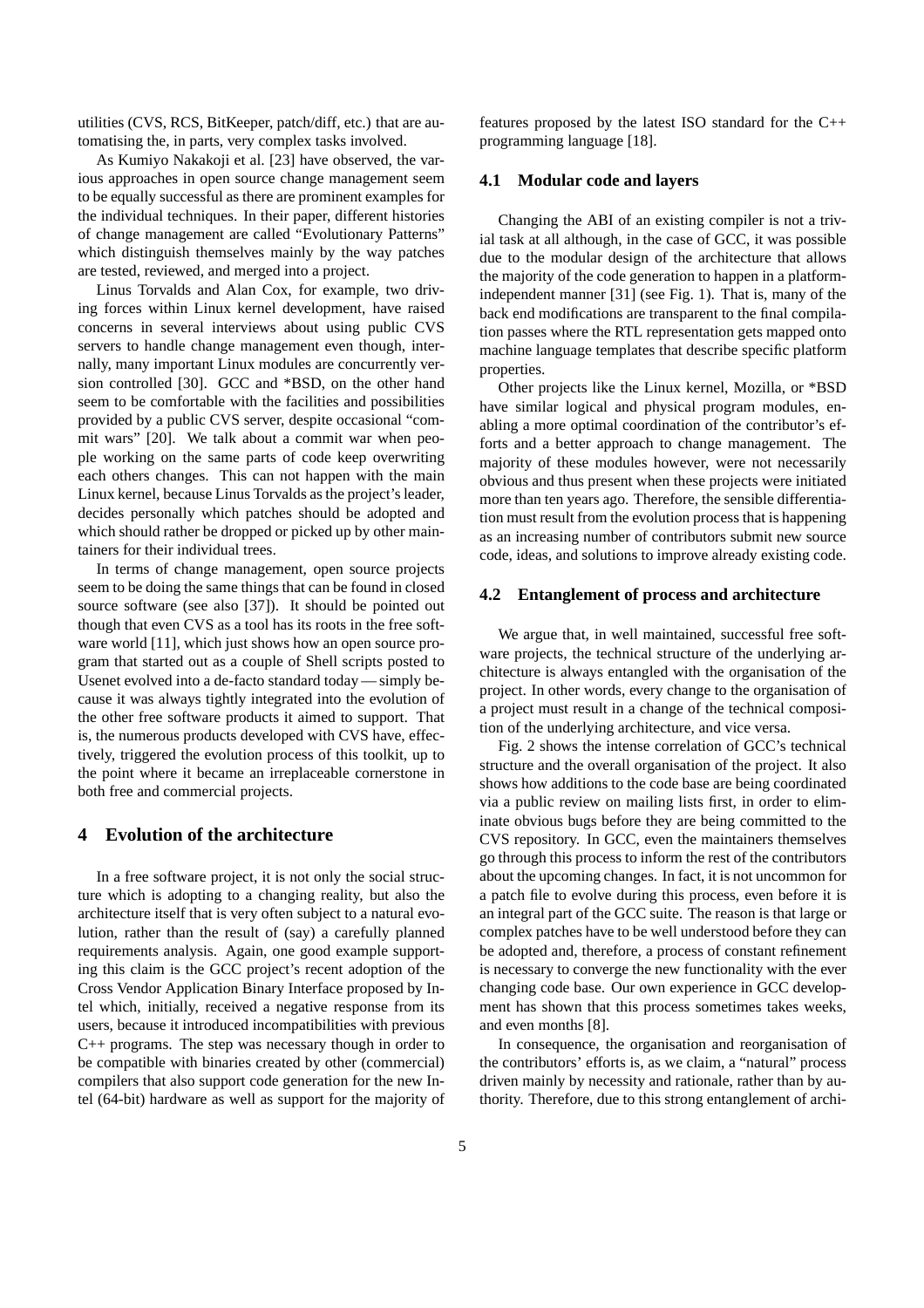

**Figure 1. Logical and physical program modules of the GCC core**



**Figure 2. The main parts of GCC's project structure and organisation**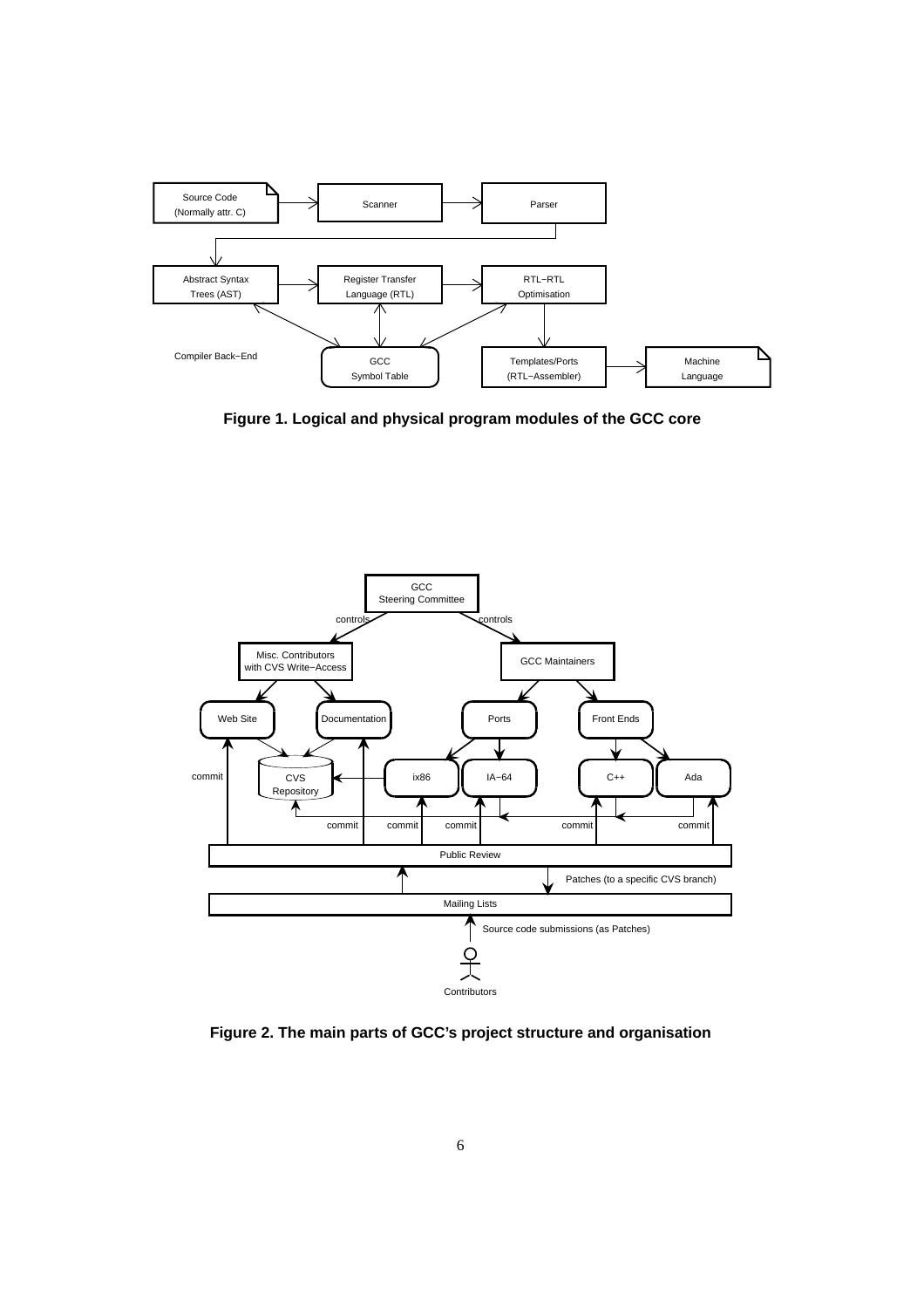tectural decisions and a project's organisation, a lot of the technical structure must be evolving "naturally" as well: the solution which is the most practical, robust or maintainable one succeeds (maybe not instantly, but certainly asymptotically).

## **4.3 Project and interproject dependencies**

Even though commercial software vendors are concerned about the evolution of their software, they often have a static, product-oriented project organisation which is in strong contrast to the semantics of the word "evolution" as such. In fact, there are cases where the project structure in closed source projects reflects the geographic distribution of the company, rather than the purpose and goals of the product. For example, a team in city A is assigned task  $a$ , and a team in city B is responsible for task b. Is software really expected to evolve in a sensible manner under such static conditions?

Another popular open source project with commercial roots backs our theses. When Netscape released the "Communicator" sources in 1998 [12], it gave birth to the Mozilla project which, for many years, was an example of an unmaintainable, thus, unsuccessful open source project. Nowadays Mozilla is fundamentally different from Communicator though and the project has undergone many architectural changes that also led to successful commercial applications of newly emerging Mozilla components. Fig. 3 illustrates how the complexity of this once single large product has been systematically broken down into more manageable projects that, as splitting up continues, gain more flexibility on their own and are becoming more independent from the main Mozilla organisation as well.

As a matter of fact, in April 2003 the Mozilla project leaders released a statement to announce their biggest architectural split so far. Mozilla as such will only remain as the project's moniker while its core components, the mail, news, and web browsers are all turning into separate projects as it is reflected in the new roadmap: "The reasoning behind these new roadmap elements comes down to preferring quality over quantity. We must do less, but better, and with sound extension mechanisms [4]."

At the moment, Mozilla consists of approximately 50 "core projects", over two million lines of code, has 13 project leaders, and about 1000 active contributors [7]. The project has, finally, gotten rid of its old unmaintainable roots and is prospering, so much so that Netscape bases their browsers on Mozilla these days — and not vice versa.

#### **4.4 Reduction of complexity by code splitting**

A simple descriptive calculation helps one to comprehend the success of this separation strategy. From the re-



**Figure 4. Code splitting**

sults of cost estimation research, e. g. Function Points and COCOMO [10], the diseconomy of scales is well known, i. e. the cost of a software project grows non-linear with its size. Based on this experience, the COCOMO approach models the cost of a project with the formula  $A \cdot n^B$ , where  $n$  is the size of the source code in KLOC (1000 lines of code) and  $A, B > 1$ . Now, let us assume a piece of code consists of  $n$  modules (interchangeable with KLOC). We make the simplifying assumption that the program dependencies inside this piece of code cause quadratic growth of complexity, i.e.  $B = 2$ . Hence the overall complexity can be expressed as

$$
C_{old} = O(n^2)
$$
 (1)

If we divide the piece of code into  $l$  thoroughly separated parts, the overall system complexity decreases accordingly to

$$
C_{new} = O\left(\frac{n^2}{l} + c \cdot l\right) \tag{2}
$$

In other words, the complexity  $C_{new}$  of the whole product is significantly reduced. The absolute reduction is even more significant with growing  $n$  and  $l$ . The constant  $c$  is a linear factor and represents the new glue components that need to be introduced between the now separated  $l$  code pieces. Due to the isolation of the  $l$  parts, we can also assume that the new glue components do not cause quadratic complexity by themselves. Technically, this is achieved by using thin interfaces between the separated components, such as interprocess communication primitives provided by the operating system or, also, encapsulated data structures.

From an algorithmic viewpoint — not surprisingly — the complexity remains quadratic in (1) and (2), but in absolute numbers,  $C_{new}$  will always be smaller than  $C_{old}$  if n is sufficiently large compared to c. The maintainers of free software project provide for this sensible division of the code as soon as the envisaged evolution step and the comprehensibility of the code demand it.

#### **4.5 Incremental rewrites**

Successful free software projects share a strong ability to do incremental rewrites of hard-to-maintain source code. Mozilla is a very good example of this practice as today it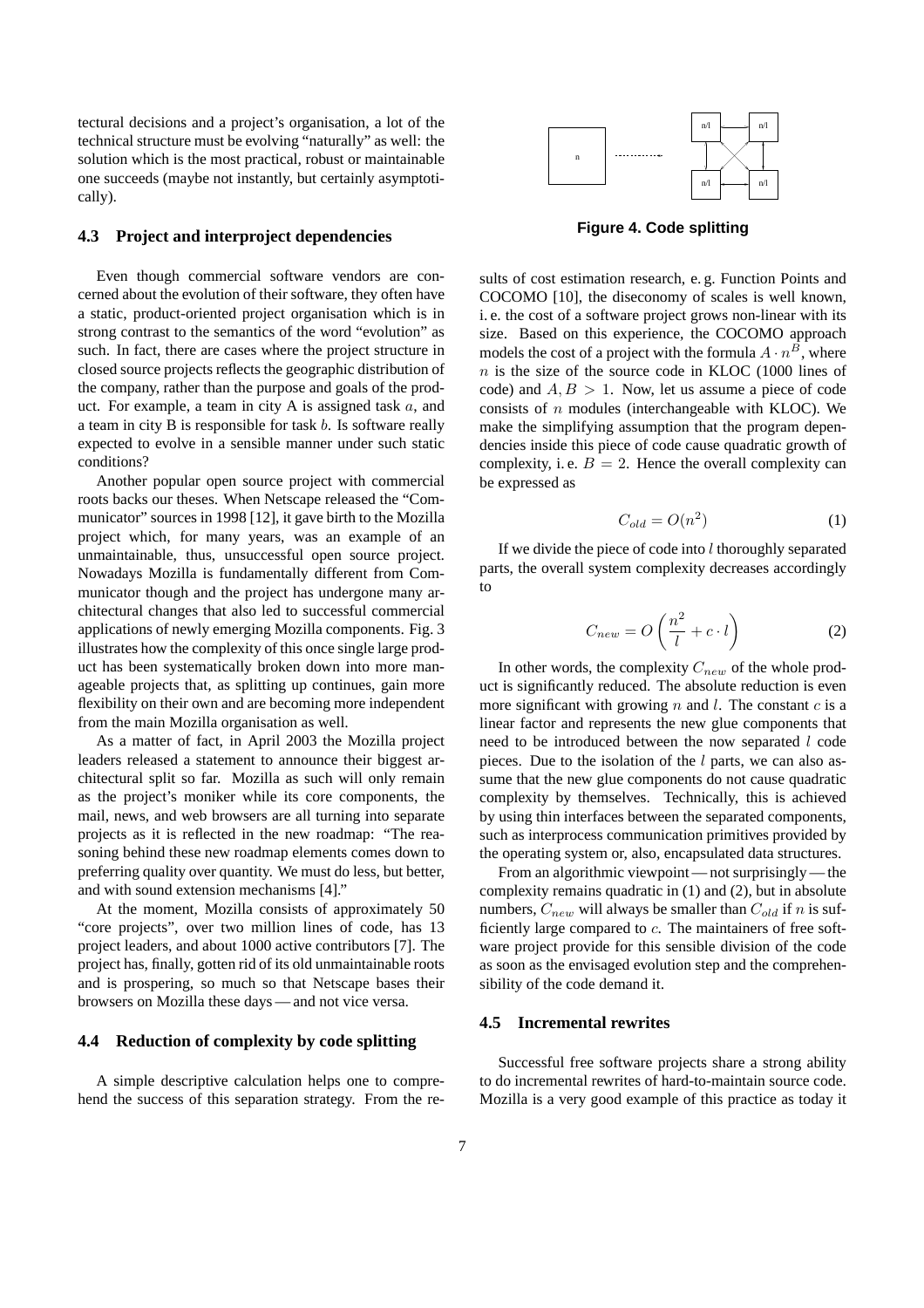

**Figure 3. Interproject dependencies in Mozilla.Org**

shares basically zero source code with its predecessor Communicator [7], although it was never rewritten as a whole in just one single step.

Netscape, in contrast, made the single worst strategic mistake any software company could make: they decided to wait for the complete rewrite of their code base, in this case done by the Mozilla project. While, during that time, Netscape was forced to skip version 5.0 of Communicator, they had lost valuable market share mainly to the Internet Explorer by Microsoft.

Albeit, for the Mozilla project being a free and open organisation without significant pressure from the market, it was a huge success and it even lead to industrial-strength components to be found in many commercial applications (e. g. Borland Kylix API, AOL web browser, Netscape Communicator, various embedded web browsers for mobile phones and PDAs).

This case shows the huge discrepancy between the outcome of an intention applied in a commercial environment, compared to the outcome of that same intention applied in a free environment. It succeeded in the free environment due to flexible, self-regulatory evolution, but failed in the other because of ill-lead and unrealistic planning.

If we consider the Linux kernel as a rewrite of AT&T UNIX, BSD, or MINIX, we can come to similar conclusions: a decade ago, it would have been a disaster for any company to make the immature Linux a building block of their business model, but for the free software community these last ten years of intense development have turned out to be extremely successful as we can clearly witness today.

And even in the current Linux kernel, major incremental rewrites are still happening, with the latest infamous example being the (disputes over the) restructuring of the IDE layer (see kernel mailing list archives).

The GCC suite, being an even older open source project than Linux and Mozilla is subject to major changes as well. The AST project's goal is to rewrite the Abstract Syntax Tree handling in the back end, and to shift a lot of the Register Transfer Language optimisation into the tree optimisation passes [1]. There are several subprojects, such as the Single Static Assignment branch (SSA), mainly sponsored by Red Hat, to lead this distributed and incremental rewrite process to a success [24]. It should be obvious that, after 20 years of existence, it is no trivial task to restructure a compiler's back end, but previous, successful rewrites hint to the fact that an open source project's success is firmly connected to its ability to restructure itself when and where it becomes necessary. This is, we believe, another important evolutionary principle in long living free software projects.

## **5 Conclusion**

The evidently successful free software development model is a formidable source of good software evolution principles and practices.

In contrast to most commercial software projects, continuous and unrestricted evolution is intrinsic to free software products. Usually, the only constant in a free software project is constant change. Considering Lehman's laws on software evolution [22] it is not surprising that this strategy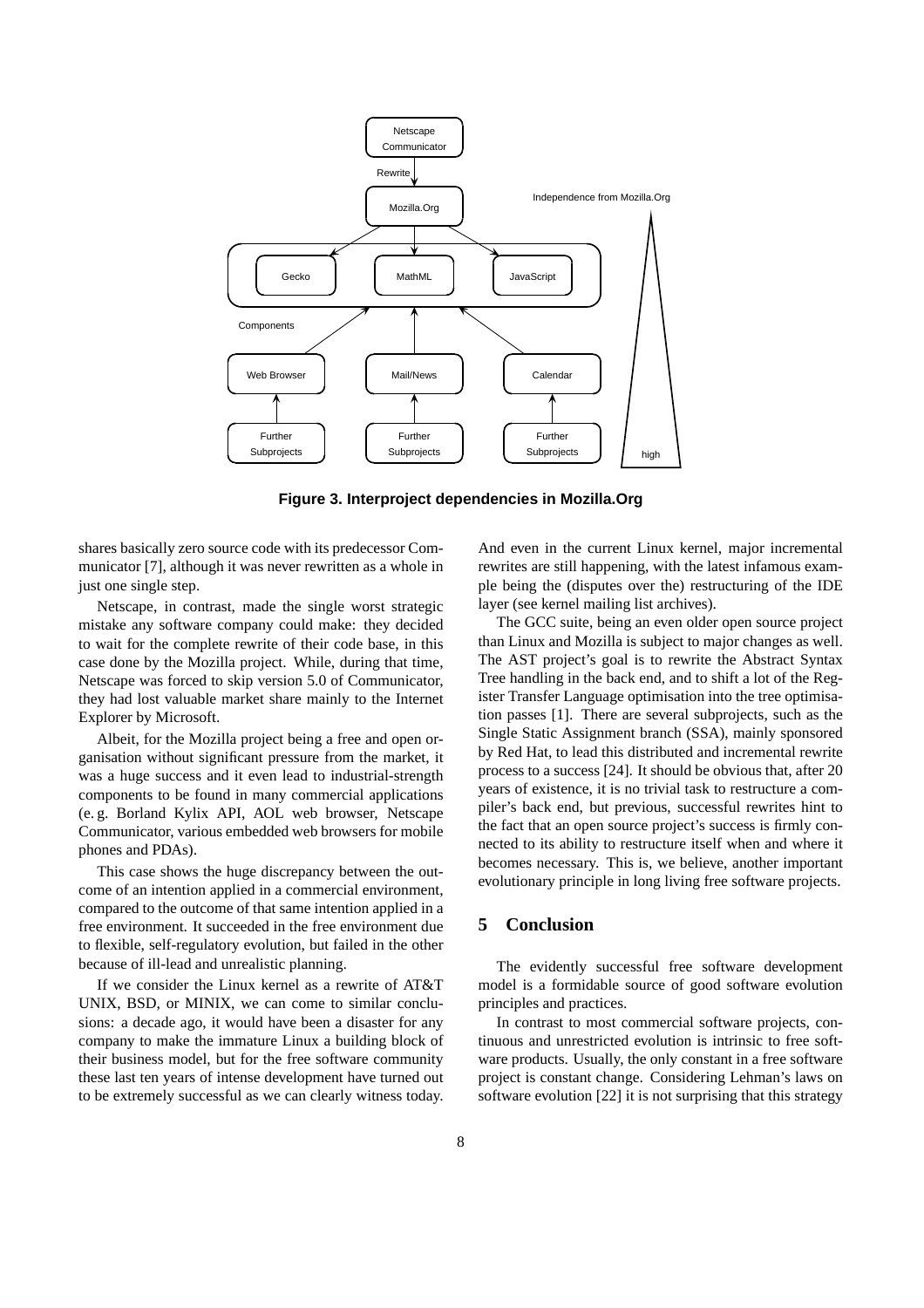has produced long living and high quality software products.

The process of free software development is all but chaotic. Instead, the process and organisation scales with the size of the project. That is, projects start with almost zero overhead and are able to grow rapidly from the beginning. When a certain size is exceeded, however, regulations, steering committees, and tools are added as needed; i. e. the process evolves. The resulting organisation correlates strongly with the technical structure of the product and not with the geographic location of teams, or a company organisation chart.

Commercial software organisations could benefit strongly from process evolution according to the technical product, too. They often employ a single structured process that either has to be carried out rigidly for all projects, or must be tailored to projects first. There is, usually, no evolution of the process matching the needs of the project as in free software. In addition to this, commercial software projects often fall far short of assigning the right people to the right task.

Natural competition and selection within the free software process emphasises skill, rather than authority and rank. This increases the quality of the outcomes. It is very likely that some kind of competition, combined with dynamic assignment of roles within companies, would also increase the quality of non-free software products. Of course, this would require a radical cultural change within most organisations, but thanks to agile methods, some of these changes are already disseminating into the commercial environments.

Besides the evolution of the process, some of the most interesting principles to learn from arise through the close entanglement of a changing development process and the evolution of the technical architecture, i. e. the product itself. First, the architecture of the product is hardly preplanned, but evolves freely with changing requirements as well as with size of the product. At certain points in time, the architecture and organisation are split into rather isolated parts leading to independently maintainable modules, or even completely new products.

The evolution of the architecture is accompanied by incremental code rewrites. The scope of rewrites is determined solely by the required change and the available resources. In contrast to non-free environments, rewrites are not constrained by non-technical aspects, such as the lack of rights, or static responsibilities. This, in turn, reduces the necessity of expensive and inefficient "work-arounds" that add to the complexity and decrease quality and maintainability alike. A piece of free software evolves in a healthy and natural way by incremental rewrites and sensible additions of code.

The observations summarised so far support our initial

thesis that, compared to non-free environments, the free software movement delivers superior evolution strategies, similar to economic liberalism that does so for business.

**Acknowledgements:** This work was sponsored by the German Federal Ministry for Education and Research (BMBF) as part of the project ViSEK (Virtual Software Engineering Competence Center).

### **References**

- [1] Abstract Syntax Tree Optimizations. Web site, http://www.gnu.org/software/gcc/ projects/ast-optimizer.html, 2003.
- [2] Darwin Open Source. Web site, http://http:// developer.apple.com/darwin//, 2003.
- [3] Linux.Org. Web site, http://www.linux.org/, 2003.
- [4] Mozilla Development Roadmap. Web site, http://www. mozilla.org/roadmap.html, 2003.
- [5] Open source development network. Web site, http:// sourceforge.net/, 2003.
- [6] OpenDarwin. Web site, http://www.opendarwin. org/, 2003.
- [7] The Mozilla Project. Web site, http://www.mozilla. org/, 2003.
- [8] A. Bauer. Compilation of Functional Programming Languages using GCC — Tail Calls. Master's thesis, Department of Informatics, Technische Universität München, Munich, Germany, 2003.
- [9] K. Beck. Embracing change with Extreme Programming. *Computer*, 32:70–77, Oct. 1999.
- [10] B. Boehm. *Software Engineering Economics*. Prentice-Hall, 1981.
- [11] P. Cederqvist et al. Version Management with CVS. Technical Manual, Signum Support AB, 1993.
- [12] D. Cubranic and K. S. Booth. Coordinating open-source software development. In *Eighth IEEE International Workshop on Enabling Technologies: Infrastructure for Collaborative Enterprises*, pages 61–65, Stanford, CA, USA, 16– 18 1999. IEEE Computer Society Press.
- [13] C. Darwin. *On the Origin of Species by Means of Natural Selection, or the Preservation of Favoured Races in the Struggle for Life*. 1859.
- [14] F. P. Brooks jr. *The Mythical Man-Month*. Addison Wesley, 1995.
- [15] Free Software Foundation. GNU General Public License. http://www.fsf.org/licenses/gpl.html, Free Software Foundation, Inc., Cambridge, Massachusetts, 1991.
- [16] M. W. Godfrey and Q. Tu. Evolution in Open Source Software: A Case Study. In *Proceedings of the ICSM 2000*, pages 131–142, San Jose, CA, 2000.
- [17] N. Harris et al. *Linux Handbook / A guide to IBM Linux solutions and resources*. IBM International Technical Support Organization, 2002.